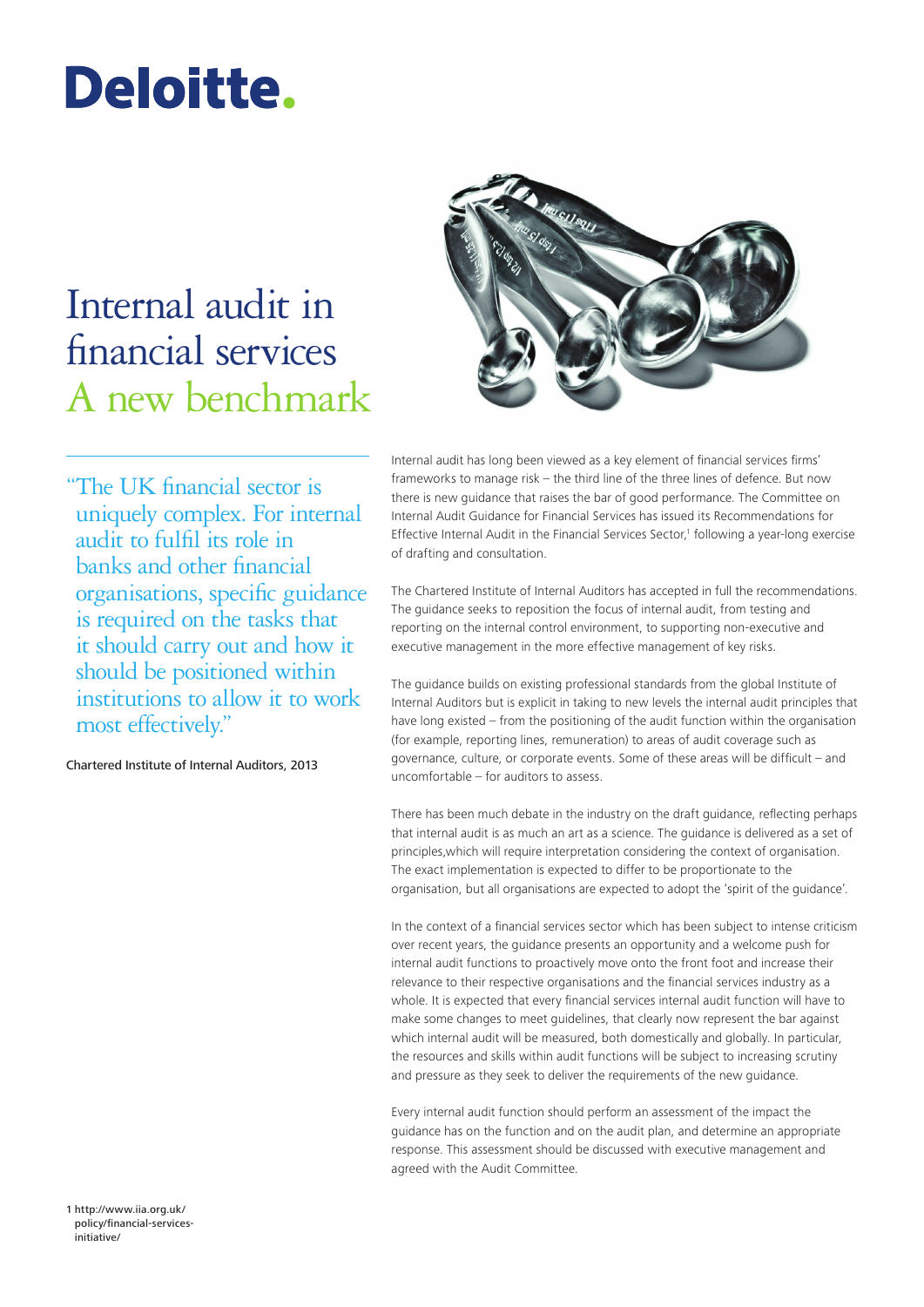#### **Where might the most significant impact be?**

The guidance is far reaching, setting a benchmark throughout the entire internal audit cycle. Some of the more significant challenges include:

> Positioning within the organisation – Internal audit reporting lines should be clearly defined, and in many cases redefined, as completely functionally independent. The Chief Internal Auditor should report to the Chair of the Board Audit Committee, with all divisional Heads of Audit reporting directly to the Chief Internal Auditor, rather than to local committees. Primary reporting lines should be within internal audit, through which results are reported, objectives set and appraisals performed. Secondary reporting lines should be to the Chief Executive Officer only, to maintain independence from every part of the organisation and to promote the eminence of internal audit as a key element of the governance and risk management framework.

Employing significant professional judgment – Internal audit will need to extend its reach to highly judgemental areas. The organisations risk and control culture, and the risk appetite should be captured in the audit universe and subject to audit coverage. Management "tone from the top" should be considered, along with a 'bottom up' assessment of attitudes to control and risk management. Assessment of these specific areas is not widespread practice, certainly with the rigour and consistent approach envisaged by the guidelines, and may be difficult and uncomfortable for the internal audit function. In the absence of quantifiable measures of risk appetite or culture, the auditor would need to define parameters for assessment. With risk and culture being areas of focus in post-crisis commentary, these judgements are likely to be of significant interest to a wide community of stakeholders.

An outcomes-based approach – Auditing the processes and controls associated with a risk is a central part of most current internal audit methodologies. Shifting the focus to also have an opinion on outcomes leads to less familiar territory. Where processes and controls promote the reduction of the associated risk, but the outcome suggests the risk is not mitigated, the auditor should provide challenge of the judgement and actions of management. The fair treatment of customers is a good example of where this will be seen in practice, with valid complaints comprising a key measure of customer outcome. Auditors challenge of management judgements will be a core to future internal audit practices.



Resources – Auditing culture and risk appetite, and drawing conclusions based on outcomes, will draw heavily on auditors' professional judgement. Professional judgement requires a high level of skill and experience and internal audit functions will need to review the adequacy of their resources, including technical specialists where necessary. Challenging senior management will require the auditor to be of a similar standing to the individuals they are challenging.

Auditing the processes and controls associated with a risk is a central part of most current internal audit methodologies. Shifting the focus to also have an opinion on outcomes leads to less familiar territory.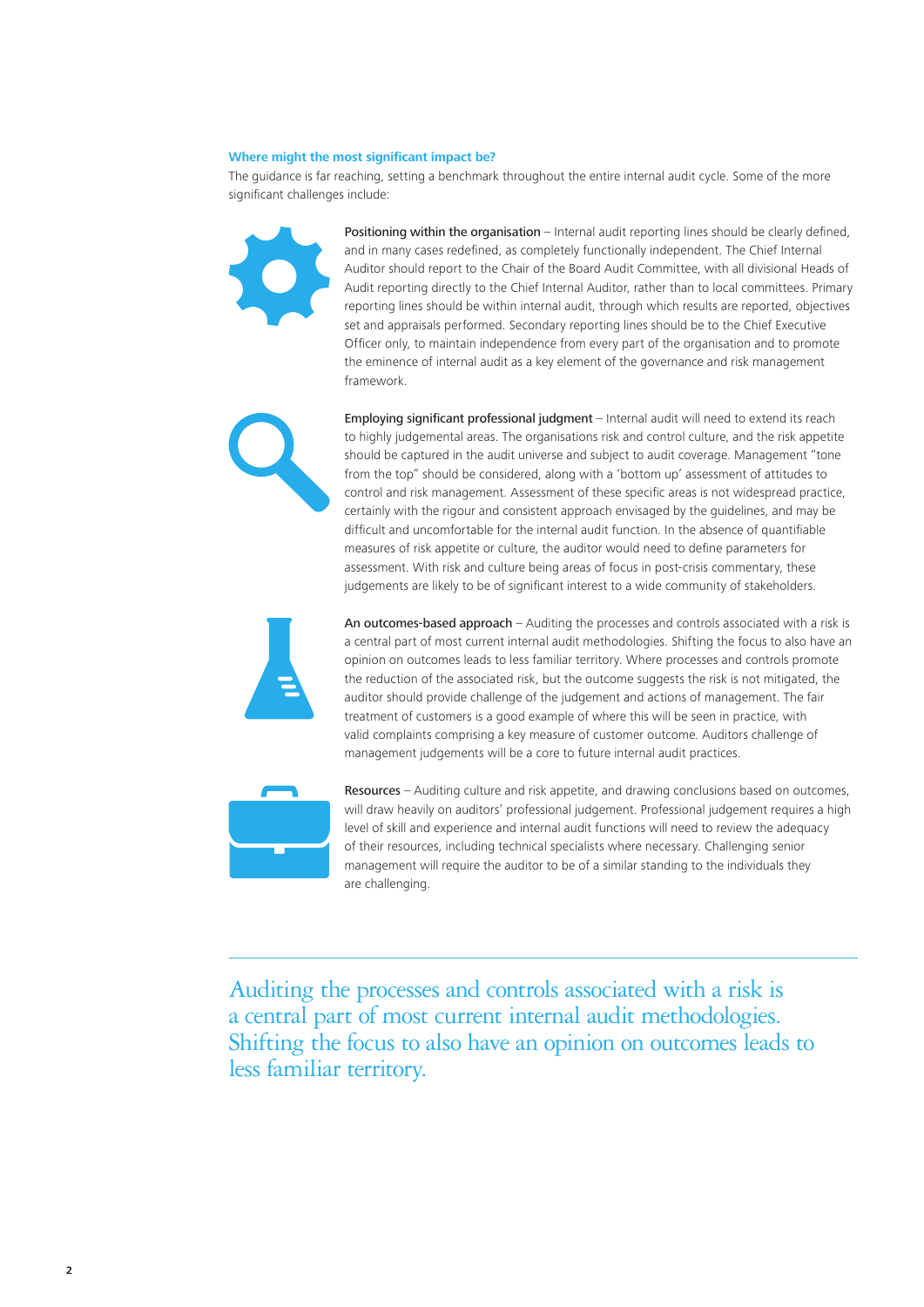#### **Emerging best practices**

The guidance reinforces some of the emerging best practices for internal audit. Below are some key areas of emerging internal audit best practice.



#### **What every Head of Audit and Audit Committee member should consider**

In the context of your organisation, what should internal audit be delivering? What changes to people, skills and methodologies are needed?

- • How does internal audit establish "what good looks like"?
- How often is there an assessment of the overall effectiveness of the governance, and risk and control framework of the organisation?
- Does the internal audit function form and report an explicit assessment of the risk and control culture? Are processes, actions and "tone from the top" consistent with the values, ethics and risk appetite of the organisation?
- • Where controls and processes are found to be operating effectively, does the final outcome support this? To what degree has the associated risk been reduced – is it within appetite?
- Does internal audit have access to live data in identifying and reacting to risks?
- • Does internal audit have the skills, capacity and methodology necessary to provide meaningful challenge throughout the organisation?
- How is remuneration for the internal audit function structured?
- • What management information is used to assess and manage the performance of the internal audit function?
- How could evidence of a rigorous assessment of auditors' independence and objectivity be demonstrated? Has this been performed through the defined reporting lines?
- Are there any parties, other than the Chairman of the Audit Committee, influencing the objectives of the Chief Internal Auditor?